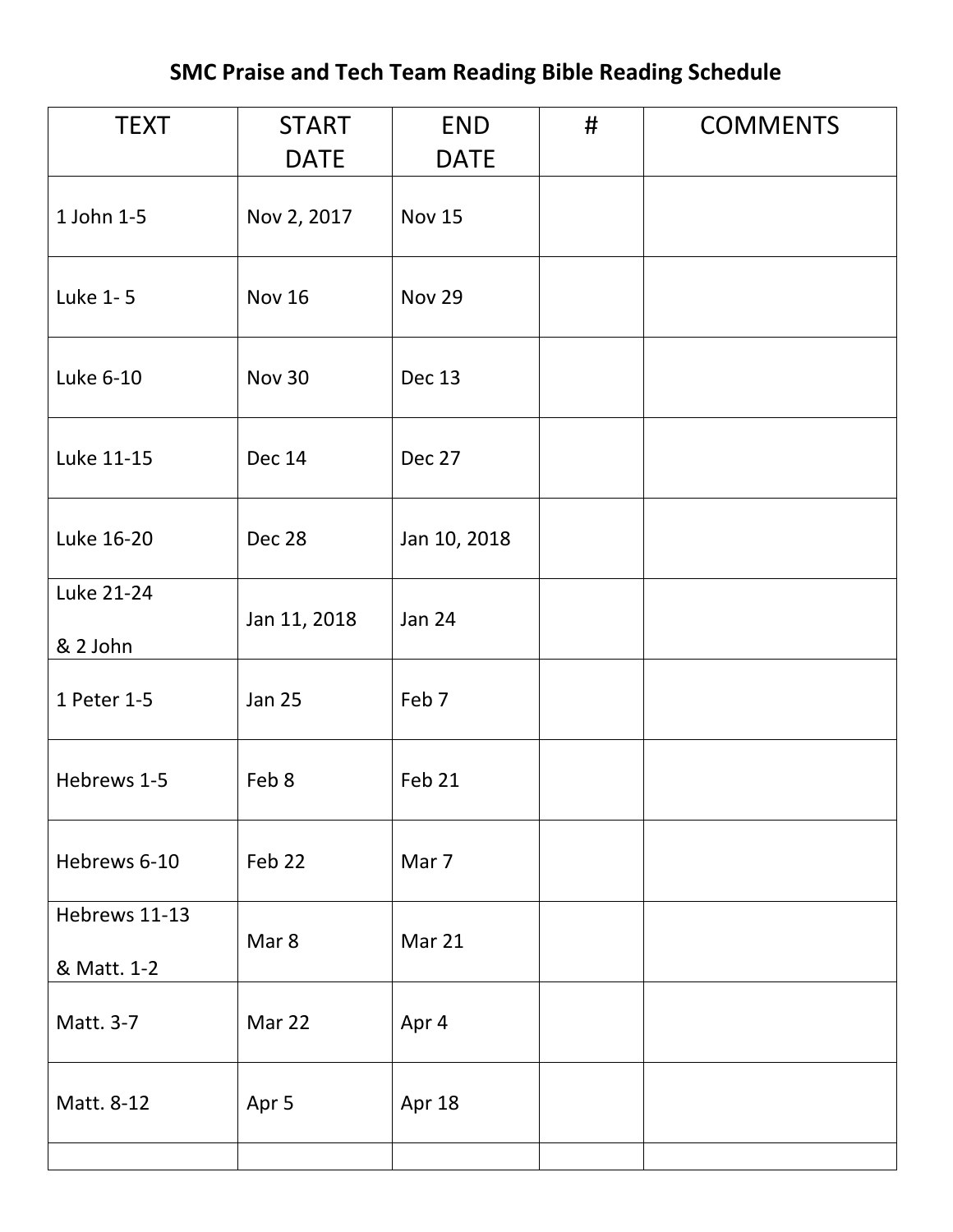| Matt. 13-17                        | Apr 19        | May 2         |  |
|------------------------------------|---------------|---------------|--|
| Matt. 18-22                        | May 3         | <b>May 16</b> |  |
| Matt. 23-27                        | May 17        | <b>May 30</b> |  |
| <b>Matt. 28</b><br>& 2 Timothy 1-4 | <b>May 31</b> | June 13       |  |
| James 1-5                          | June 14       | June 27       |  |
| Acts 1-5                           | June 28       | July 11       |  |
| Acts 6-10                          | July 12       | July 25       |  |
| Acts 11-15                         | July 26       | Aug 8         |  |
| Acts 16-20                         | Aug 9         | Aug 22        |  |
| Acts 21-25                         | Aug 23        | Sept 5        |  |
| Acts 26-28<br>& Mark 1-2           | Sept 6        | Sept 19       |  |
| Mark 3-7                           | Sept 20       | Oct 3         |  |
| <b>Mark 8-12</b>                   | Oct 4         | Oct 17        |  |
| Mark 13-16 &<br>$3rd$ John         | Oct 18        | Oct 31        |  |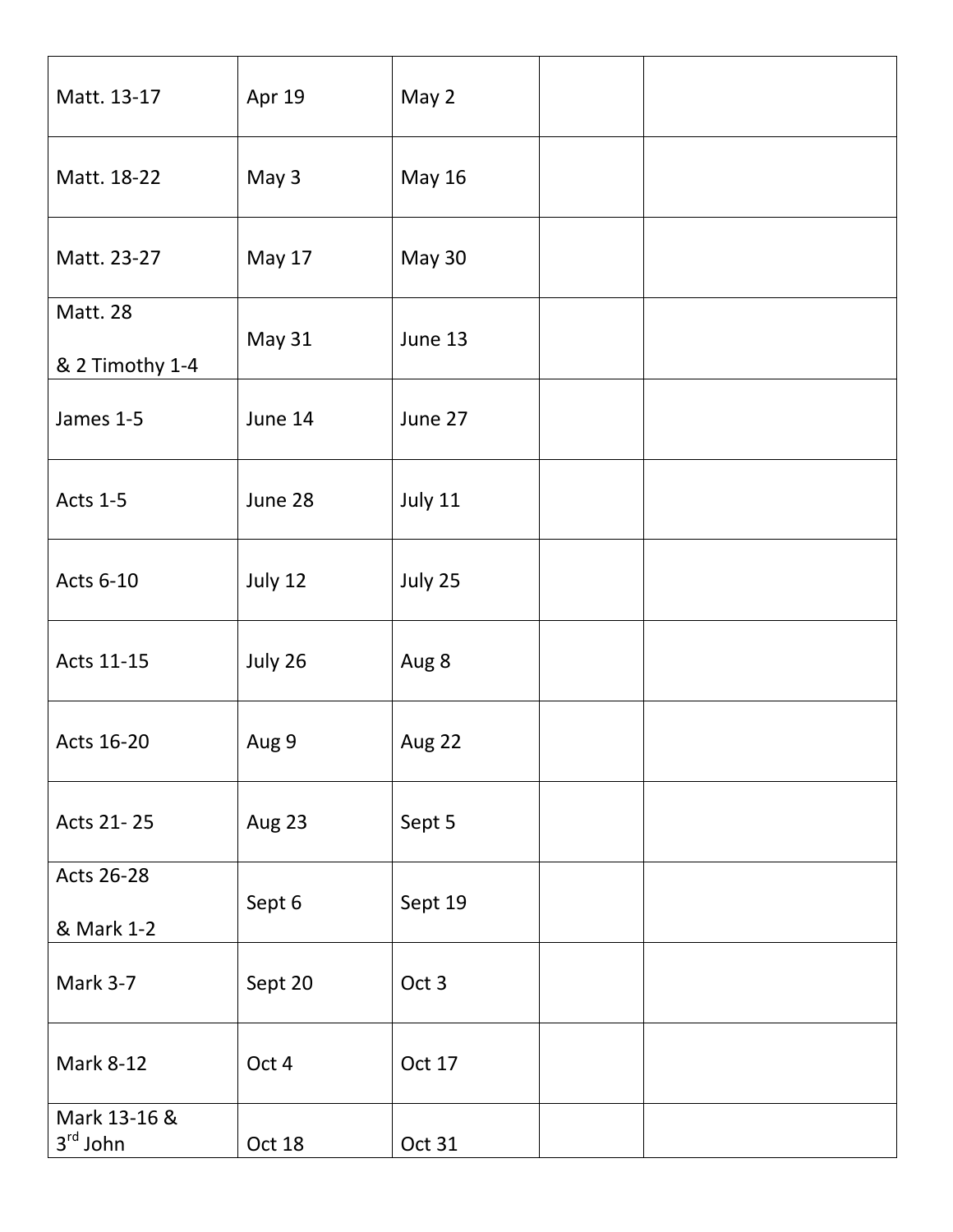| 1 Timothy 1-5                   | Nov 1         | <b>Nov 14</b>    |  |
|---------------------------------|---------------|------------------|--|
| 1 Timothy 6<br>& Colossians 1-4 | <b>Nov 15</b> | <b>Nov 28</b>    |  |
| 1 Thess. 1-5                    | <b>Nov 29</b> | <b>Dec 12</b>    |  |
| John $1 - 5$                    | Dec 13        | <b>Dec 26</b>    |  |
| John 6-10                       | Dec 27        | Jan 9, 2019      |  |
| John 11-15                      | Jan 10, 2019  | <b>Jan 23</b>    |  |
| John 16-20                      | <b>Jan 24</b> | Feb 6            |  |
| John 21<br>& Philippians 1-4    | Feb 7         | Feb 20           |  |
| 1 Corinthians 1-5               | Feb 21        | Mar <sub>6</sub> |  |
| 1 Cor. 6-10                     | Mar 7         | Mar 20           |  |
| 1 Cor. 11-15                    | Mar 21        | Apr 3            |  |
| 1 Cor. 16<br>& 2 Cor. 1-4       | Apr 4         | Apr 17           |  |
| 2 Cor. 5-9                      | Apr 18        | May 1            |  |
| 2 Cor. 10-13<br>& Philemon      | May 2         | <b>May 15</b>    |  |